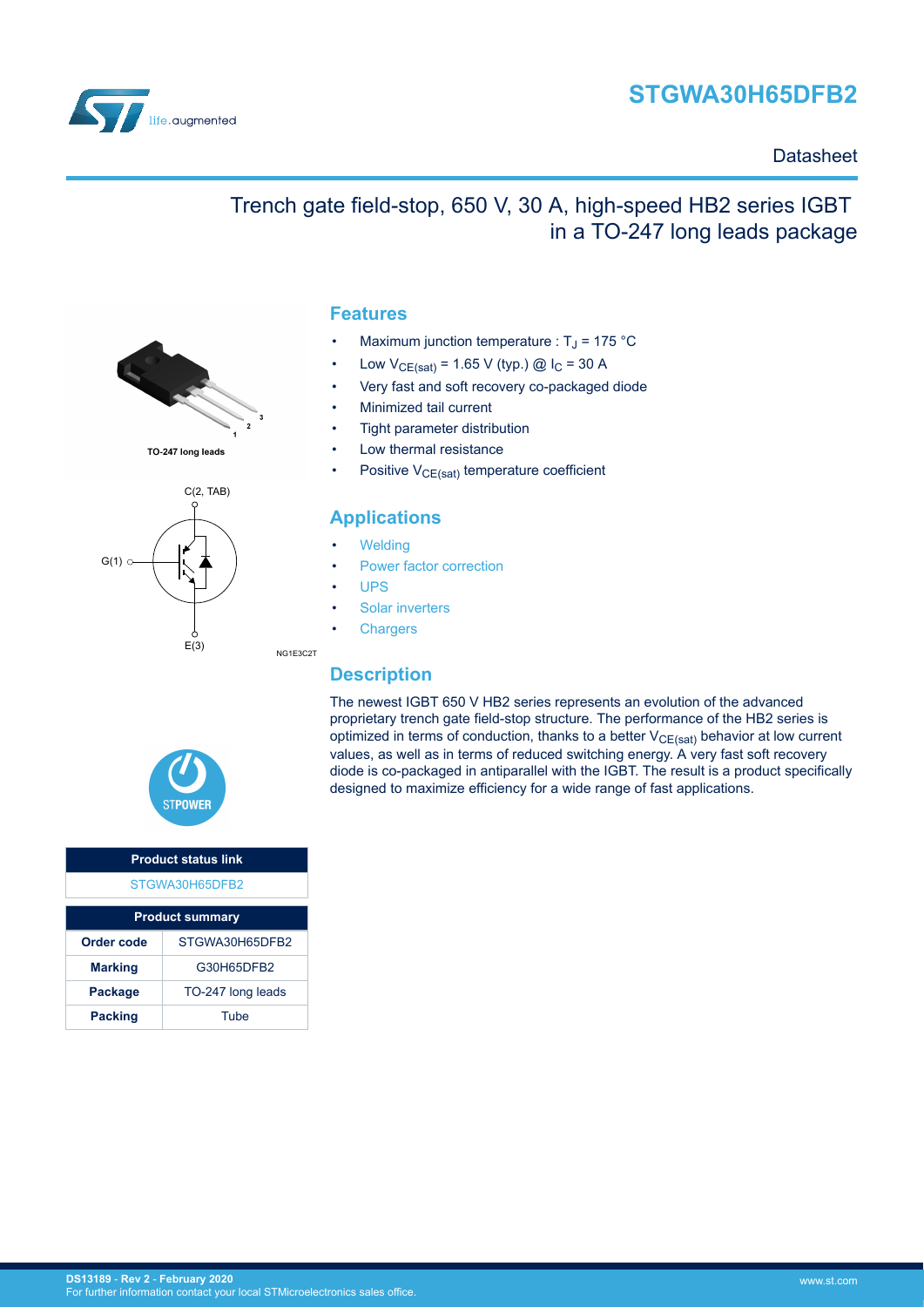# <span id="page-1-0"></span>**1 Electrical ratings**

| <b>Symbol</b>          | <b>Parameter</b>                                                   | <b>Value</b> | <b>Unit</b>    |  |
|------------------------|--------------------------------------------------------------------|--------------|----------------|--|
| <b>V<sub>CES</sub></b> | Collector-emitter voltage ( $V_{GE}$ = 0 V)                        | 650          | V              |  |
|                        | Continuous collector current at $T_C = 25 °C$                      | 50           | A              |  |
| $I_{\rm C}$            | Continuous collector current at $T_c$ = 100 °C                     | 30           | A              |  |
| $I_{CP}^{(1)(2)}$      | Pulsed collector current                                           | 90           | A              |  |
|                        | Gate-emitter voltage                                               | ±20          | $\vee$         |  |
| $V_{GE}$               | Transient gate-emitter voltage ( $tp \le 10 \text{ }\mu\text{s}$ ) | ±30          |                |  |
|                        | Continuous forward current at $T_C = 25 °C$                        | 41           | $\overline{A}$ |  |
| ΙF                     | Continuous forward current at $T_C$ = 100 °C                       | 24           |                |  |
| $I_{FP}$ $(1)(2)$      | Pulsed forward current                                             | 120          | A              |  |
| $P_{TOT}$              | Total power dissipation at $T_C = 25 °C$                           | 167          | W              |  |
| $T_{\mathrm{STG}}$     | Storage temperature range                                          | $-55$ to 150 | $^{\circ}C$    |  |
| TJ                     | Operating junction temperature range                               | -55 to 175   | $^{\circ}C$    |  |

#### **Table 1. Absolute maximum ratings**

*1. Pulse width is limited by maximum junction temperature.*

*2. Defined by design, not subject to production test.*

#### **Table 2. Thermal data**

| <b>Symbol</b> | <b>Parameter</b>                       | Value | <b>Unit</b>   |
|---------------|----------------------------------------|-------|---------------|
| $R_{thJC}$    | Thermal resistance junction-case IGBT  | 0.9   |               |
|               | Thermal resistance junction-case diode | 1.47  | $\degree$ C/W |
| $R_{th,JA}$   | Thermal resistance junction-ambient    | 50    |               |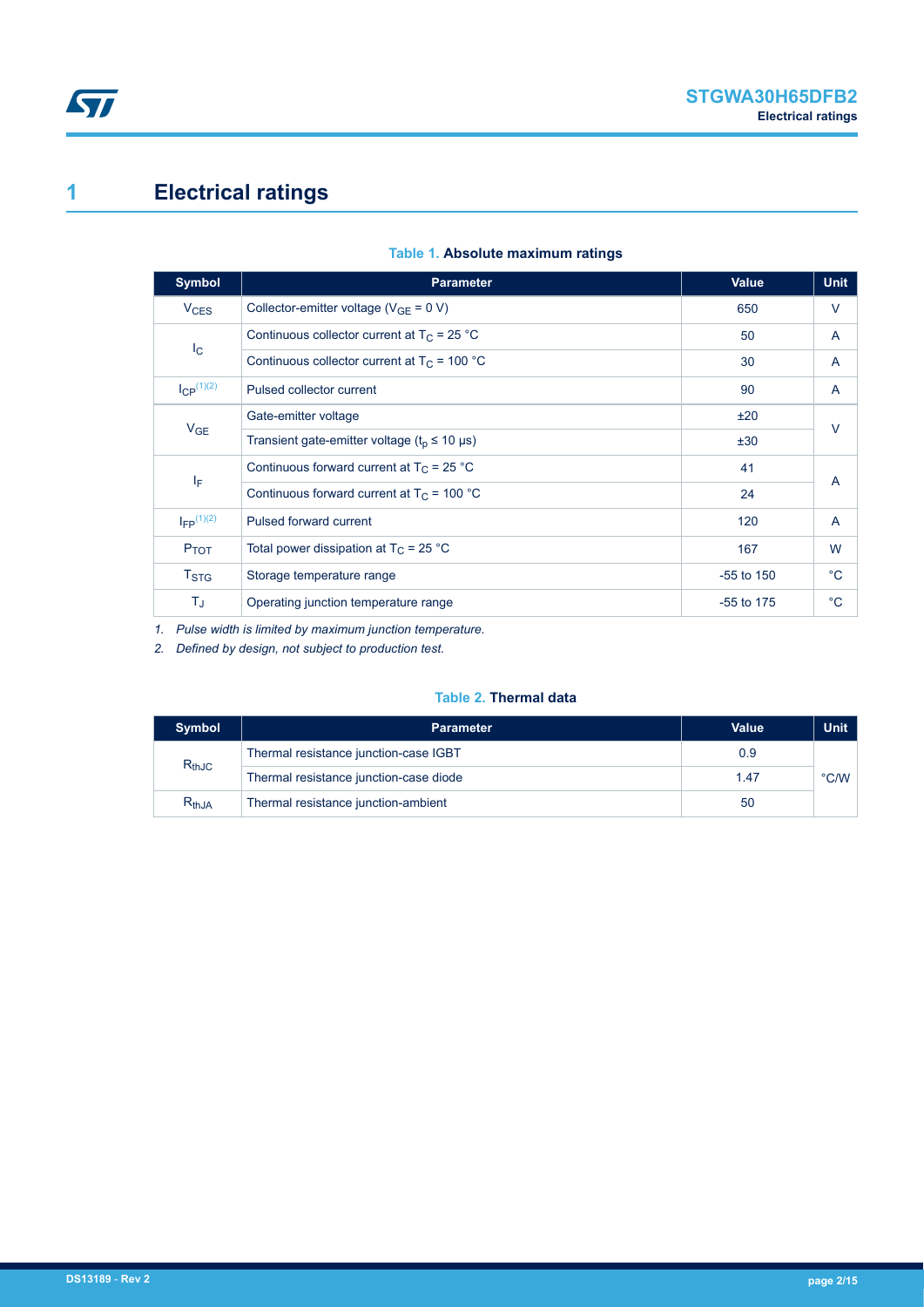## <span id="page-2-0"></span>**2 Electrical characteristics**

 $T_C$  = 25 °C unless otherwise specified

| <b>Symbol</b>    | <b>Parameter</b>                        | <b>Test conditions</b>                                          | Min. | Typ. | Max.           | <b>Unit</b> |
|------------------|-----------------------------------------|-----------------------------------------------------------------|------|------|----------------|-------------|
| $V_{(BR)CES}$    | Collector-emitter breakdown<br>voltage  | $V_{GF} = 0 V, I_{C} = 1 mA$                                    | 650  |      |                | $\vee$      |
|                  | Collector-emitter saturation<br>voltage | $V_{GE}$ = 15 V, I <sub>C</sub> = 30 A                          |      | 1.65 | 2.1            |             |
| $V_{CE(sat)}$    |                                         | $V_{GF}$ = 15 V, I <sub>C</sub> = 30 A, T <sub>J</sub> = 125 °C |      | 1.85 |                | $\vee$      |
|                  |                                         | $V_{GF}$ = 15 V, I <sub>C</sub> = 30 A, T <sub>J</sub> = 175 °C |      | 2.0  |                |             |
|                  | Forward on-voltage                      | $I_F = 30 A$                                                    |      | 1.80 | 2.8            | $\vee$      |
| $V_F$            |                                         | $I_F = 30 A$ , T <sub>1</sub> = 125 °C                          |      | 1.60 |                |             |
|                  |                                         | $I_F = 30 A$ . T <sub>1</sub> = 175 °C                          |      | 1.50 |                |             |
| $V_{GE(th)}$     | Gate threshold voltage                  | $V_{CF}$ = $V_{GF}$ , $I_C$ = 1 mA                              | 5    | 6    | $\overline{7}$ | $\vee$      |
| lc <sub>ES</sub> | Collector cut-off current               | $V_{GF} = 0 V$ , $V_{CF} = 650 V$                               |      |      | 25             | μA          |
| $I_{\text{GES}}$ | Gate-emitter leakage current            | $V_{CF} = 0 V$ , $V_{GF} = \pm 20 V$                            |      |      | ±250           | nA          |

#### **Table 3. Static characteristics**

#### **Table 4. Dynamic characteristics**

| Symbol           | <b>Parameter</b>             | <b>Test conditions</b>                                                                                            | Min.                     | Typ. | Max.                     | <b>Unit</b> |
|------------------|------------------------------|-------------------------------------------------------------------------------------------------------------------|--------------------------|------|--------------------------|-------------|
| $C_{\text{ies}}$ | Input capacitance            | $V_{CF}$ = 25 V, f = 1 MHz, $V_{GF}$ = 0 V                                                                        | $\overline{\phantom{0}}$ | 1570 | $\overline{\phantom{a}}$ |             |
| C <sub>oes</sub> | Output capacitance           |                                                                                                                   | $\overline{\phantom{0}}$ | 98   | $\overline{\phantom{0}}$ | pF          |
| C <sub>res</sub> | Reverse transfer capacitance |                                                                                                                   | $\overline{\phantom{0}}$ | 40   | $\overline{\phantom{0}}$ |             |
| $Q_g$            | Total gate charge            | $V_{CC}$ = 520 V, I <sub>C</sub> = 30 A, V <sub>GE</sub> = 0 to 15 V<br>(see Figure 28. Gate charge test circuit) | $\overline{\phantom{0}}$ | 90   | $\overline{\phantom{0}}$ |             |
| $Q_{ge}$         | Gate-emitter charge          |                                                                                                                   | $\overline{\phantom{0}}$ | 15.3 | $\overline{\phantom{0}}$ | nC          |
| $Q_{gc}$         | Gate-collector charge        |                                                                                                                   | $\overline{\phantom{0}}$ | 41.5 | $\overline{\phantom{0}}$ |             |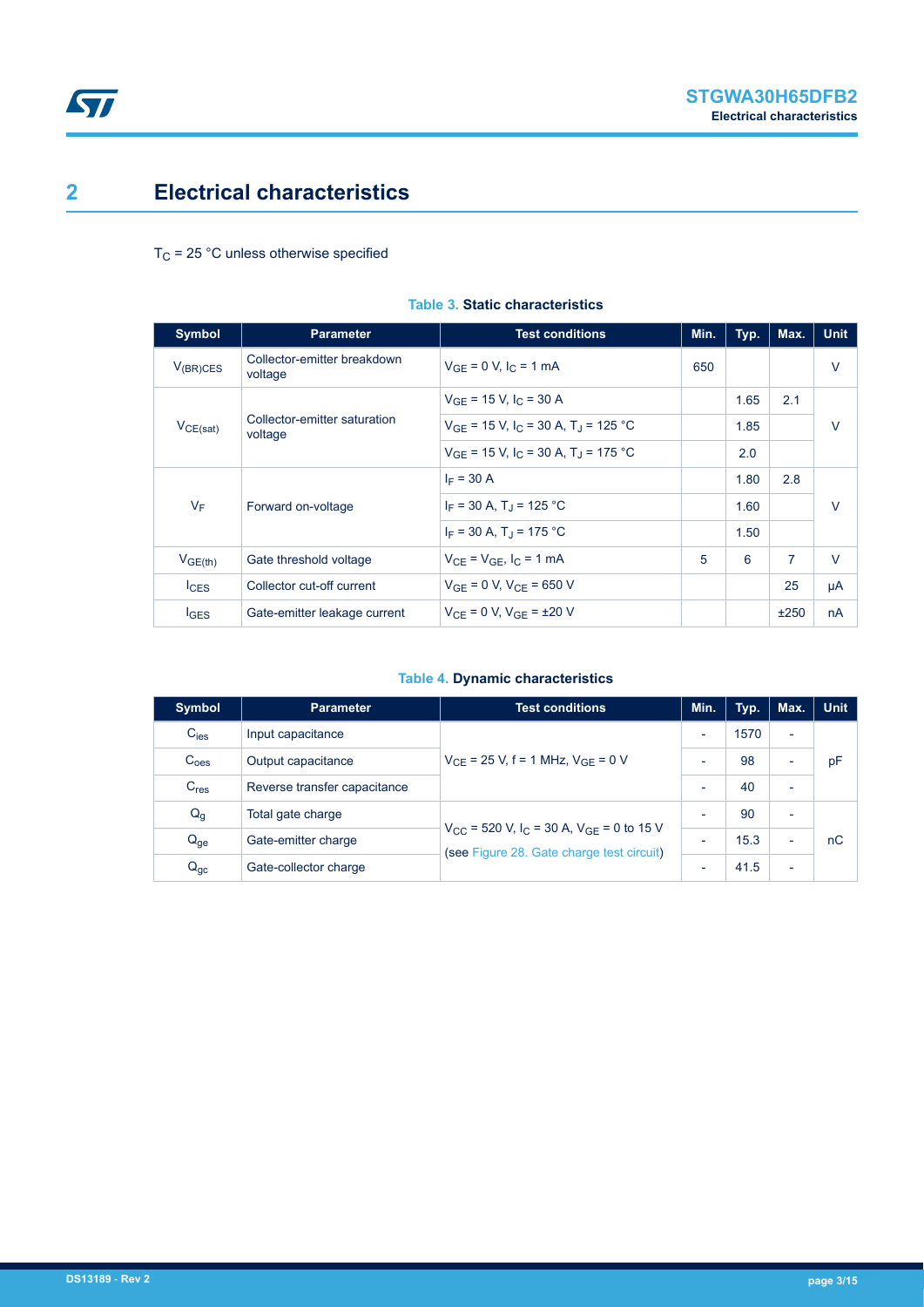| Symbol                   | <b>Parameter</b>          | <b>Test conditions</b>                                                   | Min.                     | Typ. | Max.                     | <b>Unit</b> |
|--------------------------|---------------------------|--------------------------------------------------------------------------|--------------------------|------|--------------------------|-------------|
| $t_{d(on)}$              | Turn-on delay time        |                                                                          | $\overline{\phantom{a}}$ | 18.4 | $\overline{\phantom{a}}$ | ns          |
| $t_{r}$                  | Current rise time         | $V_{\rm CC}$ = 400 V, I <sub>C</sub> = 30 A,                             | $\overline{\phantom{a}}$ | 5.8  | $\overline{\phantom{a}}$ | ns          |
| $E_{on}^{(1)}$           | Turn-on switching energy  | $V_{GF}$ = 15 V, R <sub>G</sub> = 6.8 $\Omega$                           | $\overline{\phantom{a}}$ | 270  | $\overline{\phantom{a}}$ | μJ          |
| $t_{d(off)}$             | Turn-off delay time       | (see Figure 27. Test circuit for inductive                               | $\overline{\phantom{a}}$ | 71   | $\overline{\phantom{a}}$ | ns          |
| $t_{\rm f}$              | Current fall time         | load switching)                                                          | $\overline{\phantom{a}}$ | 41   | $\overline{\phantom{a}}$ | ns          |
| $E_{\text{off}}^{(2)}$   | Turn-off switching energy |                                                                          | $\overline{\phantom{a}}$ | 310  | $\overline{\phantom{a}}$ | μJ          |
| $t_{d(on)}$              | Turn-on delay time        |                                                                          | $\overline{\phantom{a}}$ | 19   | $\sim$                   | ns          |
| $t_{r}$                  | Current rise time         | $V_{\text{CC}}$ = 400 V, I <sub>C</sub> = 30 A,                          | $\overline{\phantom{a}}$ | 8.5  | $\overline{\phantom{a}}$ | ns          |
| $E_{on}^{(1)}$           | Turn-on switching energy  | $V_{GE}$ = 15 V, R <sub>G</sub> = 6.8 $\Omega$ , T <sub>J</sub> = 175 °C | $\overline{\phantom{a}}$ | 477  | $\overline{\phantom{a}}$ | μJ          |
| $t_{d(off)}$             | Turn-off delay time       | (see Figure 27. Test circuit for inductive                               | $\overline{\phantom{a}}$ | 79   | $\overline{\phantom{a}}$ | ns          |
| $t_{\rm f}$              | Current fall time         | load switching)                                                          | $\overline{\phantom{a}}$ | 105  | $\overline{\phantom{a}}$ | ns          |
| $E_{off}$ <sup>(2)</sup> | Turn-off switching energy |                                                                          | $\overline{\phantom{a}}$ | 643  | $\overline{\phantom{a}}$ | μJ          |

#### **Table 5. Switching characteristics (inductive load)**

*1. Including the reverse recovery of the diode.*

*2. Including the tail of the collector current.*

#### **Table 6. Diode switching characteristics (inductive load)**

| <b>Symbol</b>    | <b>Parameter</b>                                                       | <b>Test conditions</b>                                                                                         | Min.                     | Typ. | Max.                     | <b>Unit</b>    |
|------------------|------------------------------------------------------------------------|----------------------------------------------------------------------------------------------------------------|--------------------------|------|--------------------------|----------------|
| $t_{rr}$         | Reverse recovery time                                                  | $I_F$ = 30 A, $V_R$ = 400 V,                                                                                   | $\overline{\phantom{a}}$ | 115  | ٠                        | ns             |
| $Q_{rr}$         | Reverse recovery charge                                                |                                                                                                                | $\overline{\phantom{a}}$ | 600  | ÷                        | nC             |
| $I_{\text{rrm}}$ | Reverse recovery current                                               | $V_{GF}$ = 15 V, di/dt = 1000 A/µs                                                                             | $\overline{\phantom{a}}$ | 15   | -                        | $\overline{A}$ |
| $dl_{rr}/dt$     | Peak rate of fall of reverse<br>recovery current during t <sub>h</sub> | (see Figure 30. Diode reverse recovery<br>waveform)                                                            | ÷,                       | 700  | ٠                        | $A/\mu s$      |
| $E_{rr}$         | Reverse recovery energy                                                |                                                                                                                | $\overline{\phantom{a}}$ | 145  | ٠                        | μJ             |
| $t_{rr}$         | Reverse recovery time                                                  |                                                                                                                | $\overline{\phantom{a}}$ | 221  | ÷                        | ns             |
| $Q_{rr}$         | Reverse recovery charge                                                | $I_F$ = 30 A, $V_R$ = 400 V,                                                                                   | $\overline{\phantom{a}}$ | 2550 | ٠                        | nC             |
| $I_{\text{rrm}}$ | Reverse recovery current                                               | $V_{GF}$ = 15 V, di/dt = 1000 A/us,<br>$T_{d}$ = 175 °C<br>(see Figure 30. Diode reverse recovery<br>waveform) | $\overline{\phantom{a}}$ | 26   | $\overline{\phantom{0}}$ | A              |
| $dl_{rr}/dt$     | Peak rate of fall of reverse<br>recovery current during the            |                                                                                                                | $\overline{\phantom{a}}$ | 192  | $\overline{\phantom{a}}$ | $A/\mu s$      |
| $E_{rr}$         | Reverse recovery energy                                                |                                                                                                                | $\overline{\phantom{a}}$ | 720  |                          | μJ             |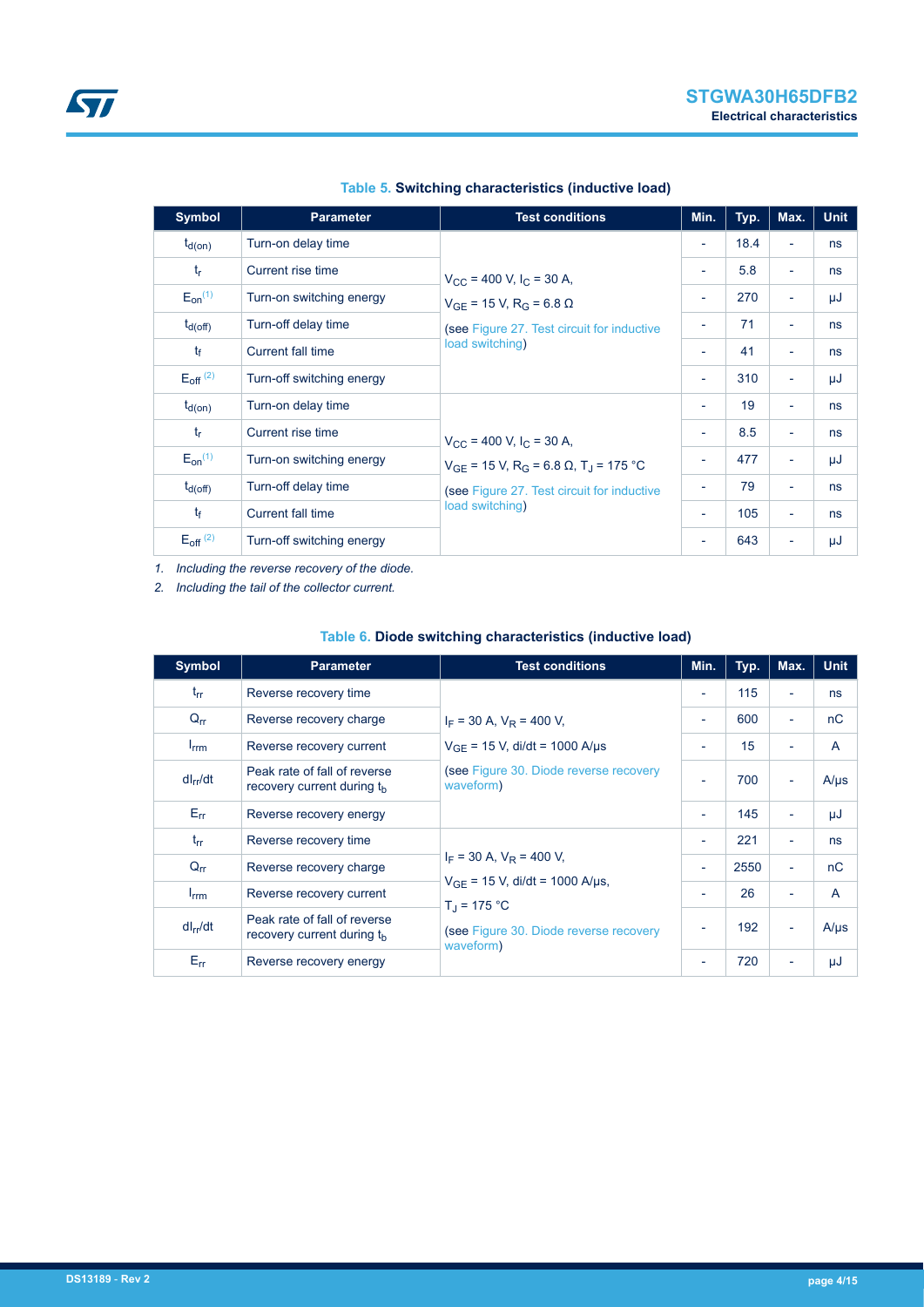# <span id="page-4-0"></span>**2.1 Electrical characteristics (curves)**







**Figure 2. Collector current vs case temperature** GADG111120191426CCT 50 40 30 20 10  $\frac{0}{25}$ 25 75 125 175  $I_{\rm C}$ (A)  $\overline{\mathsf{T}_{\mathsf{C}}}$  (°C)  $V_{GE}$  ≥ 15 V  $T_J$  ≤ 175 °C



**Figure 6. VCE(sat) vs collector current** GADG111120191430VCEC 3.2 2.8 2.4 2.0 1.6 1.2  $0.8$  $15$  30 45 60 75 I<sub>C</sub> (A)  $V_{CE(sat)}$ (V)  $T_J = -40^{\circ}$ C  $T_J = 25^{\circ}C$  $T_J = 175^{\circ}$ C

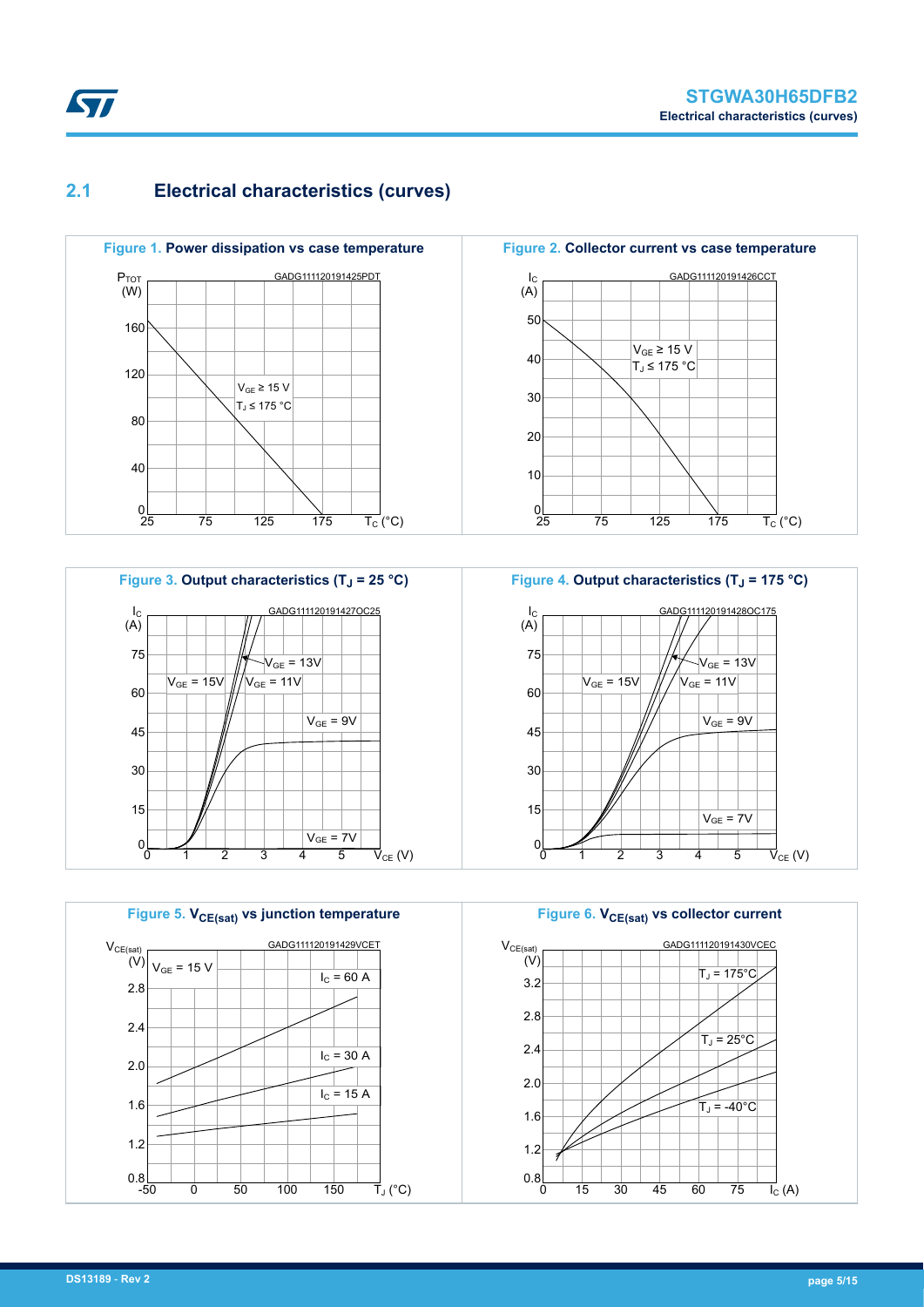

**Kyr** 







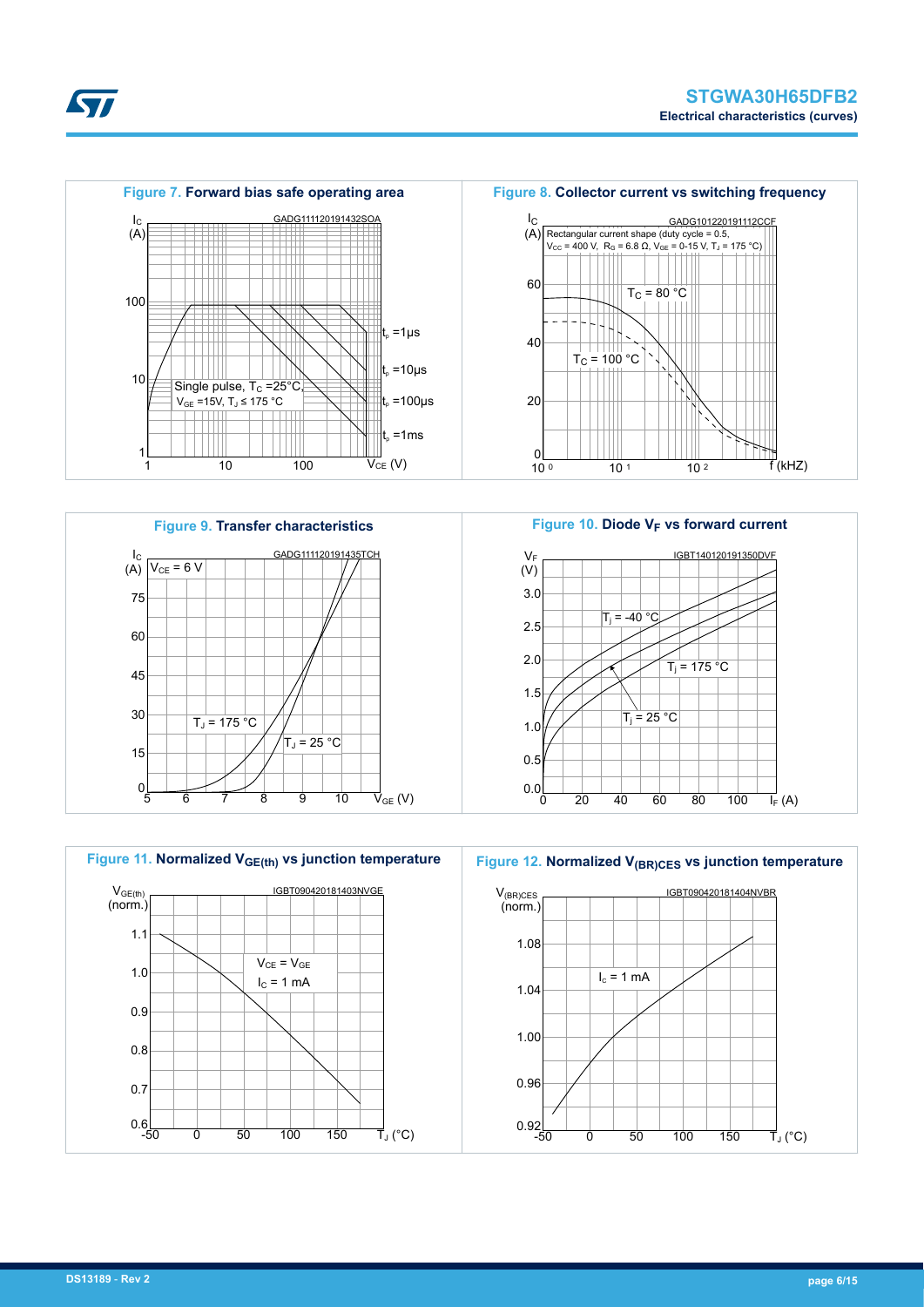

















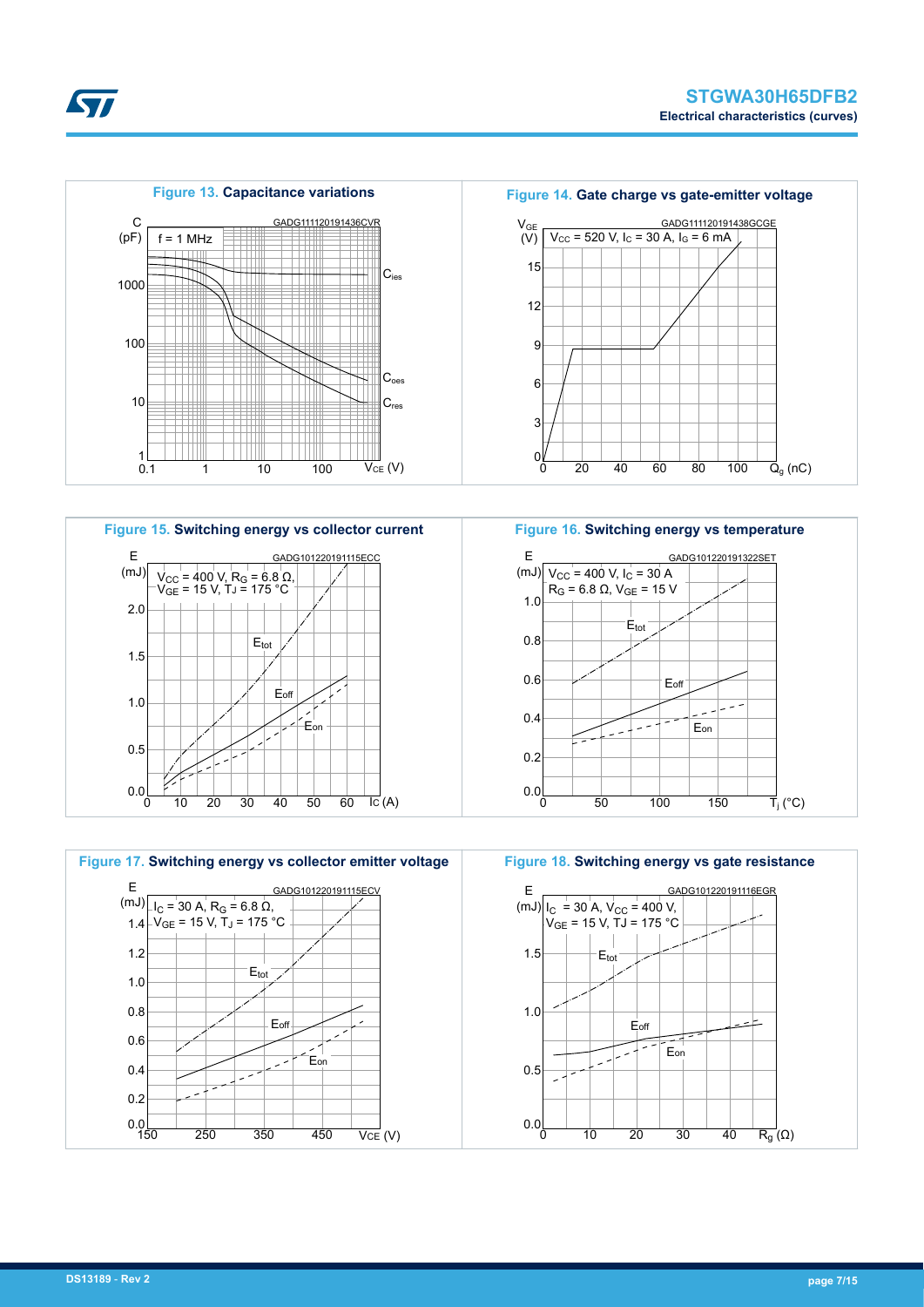







**Figure 24. Reverse recovery energy vs diode current slope**



S7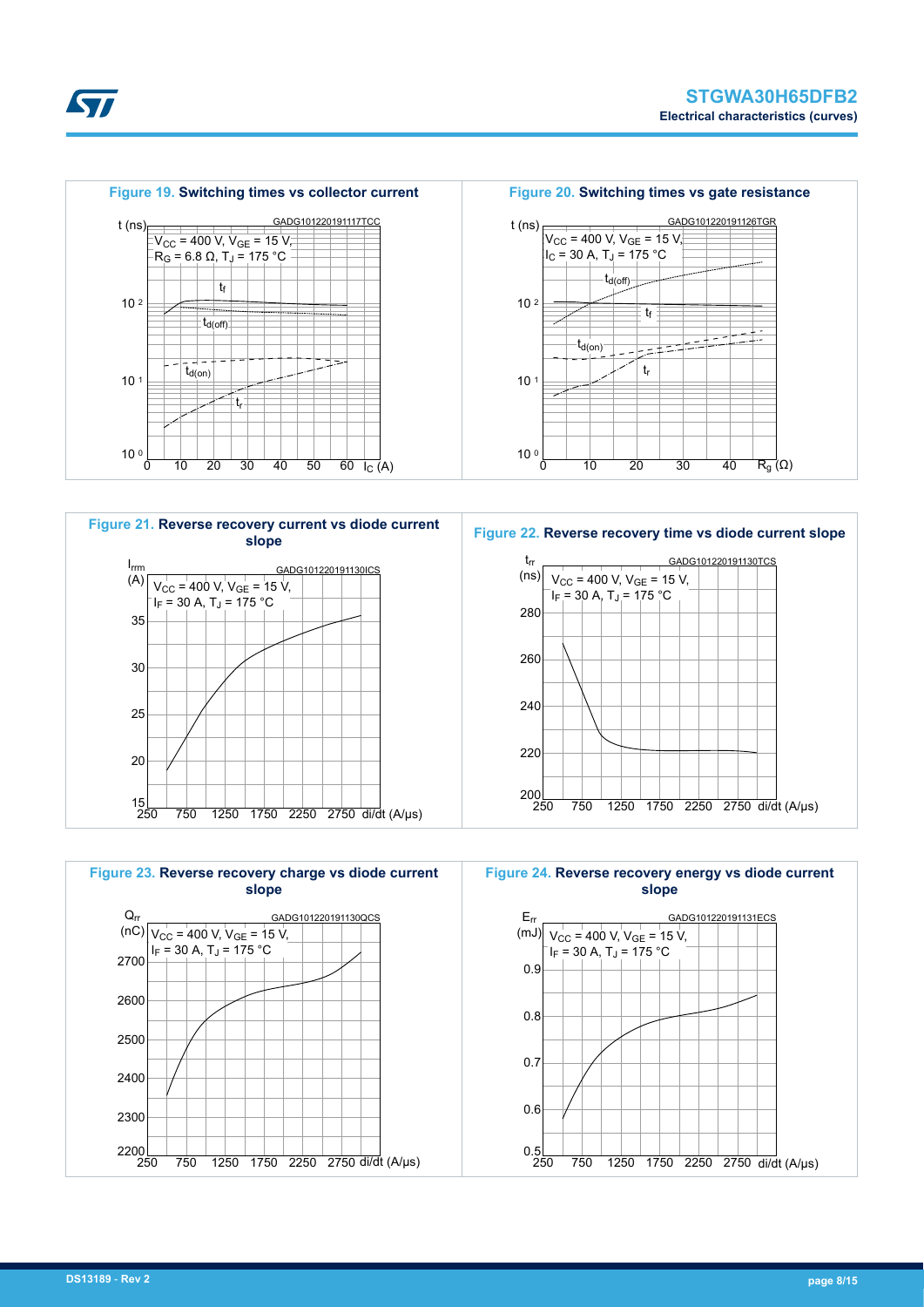



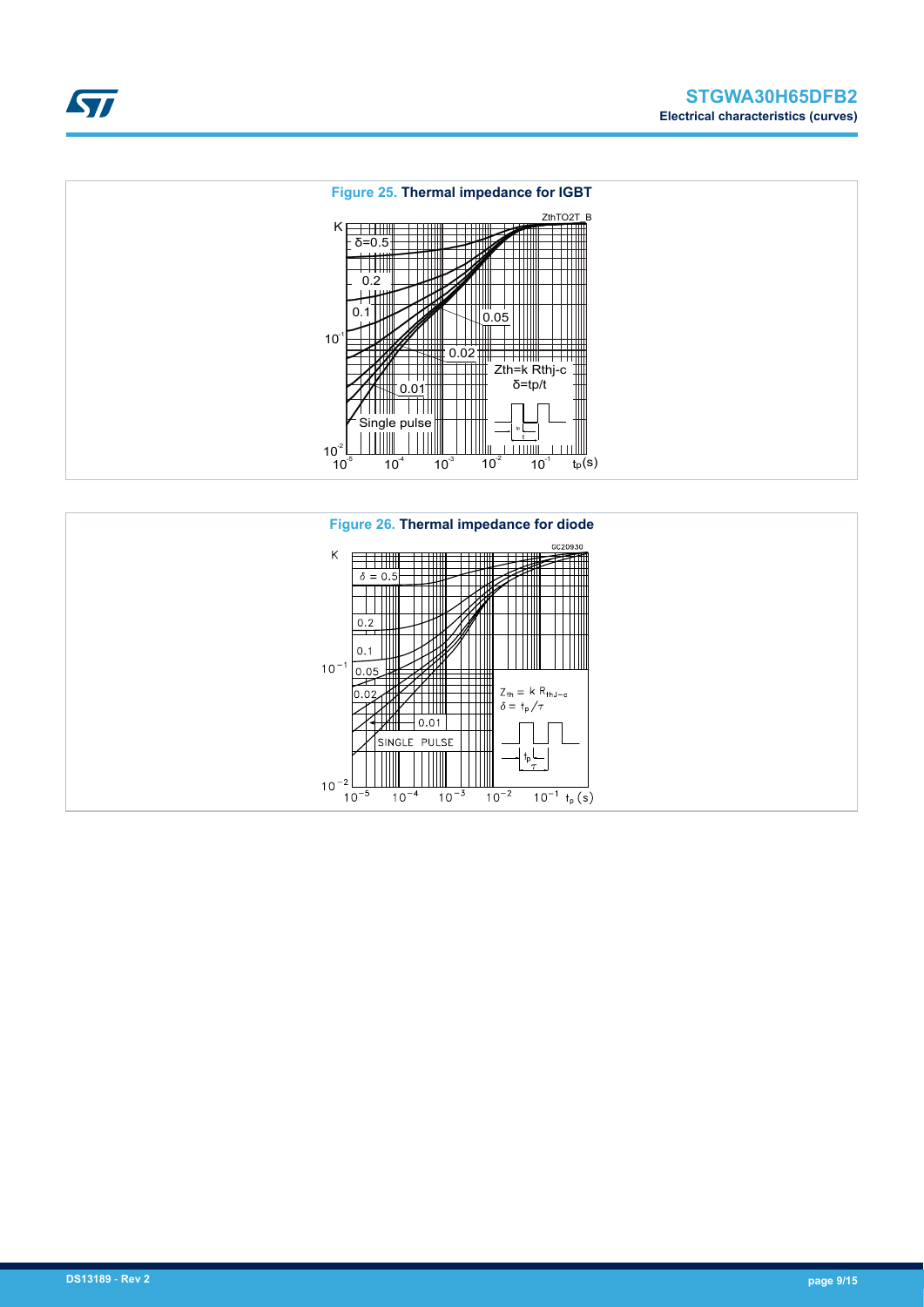<span id="page-9-0"></span>

### **3 Test circuits**



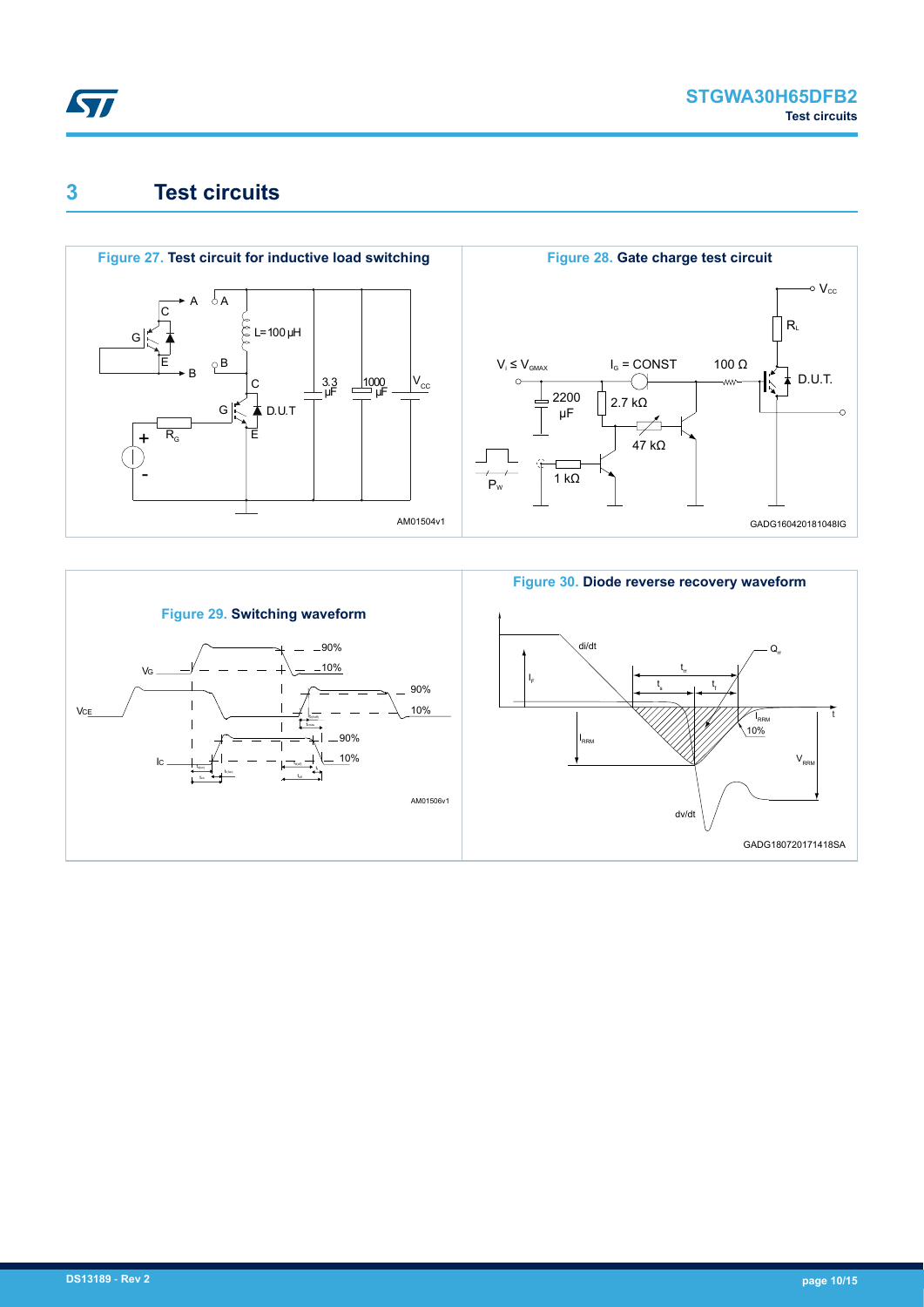### <span id="page-10-0"></span>**4 Package information**

In order to meet environmental requirements, ST offers these devices in different grades of [ECOPACK](https://www.st.com/ecopack) packages, depending on their level of environmental compliance. ECOPACK specifications, grade definitions and product status are available at: [www.st.com.](http://www.st.com) ECOPACK is an ST trademark.

### **4.1 TO-247 long leads package information**





8463846\_2\_F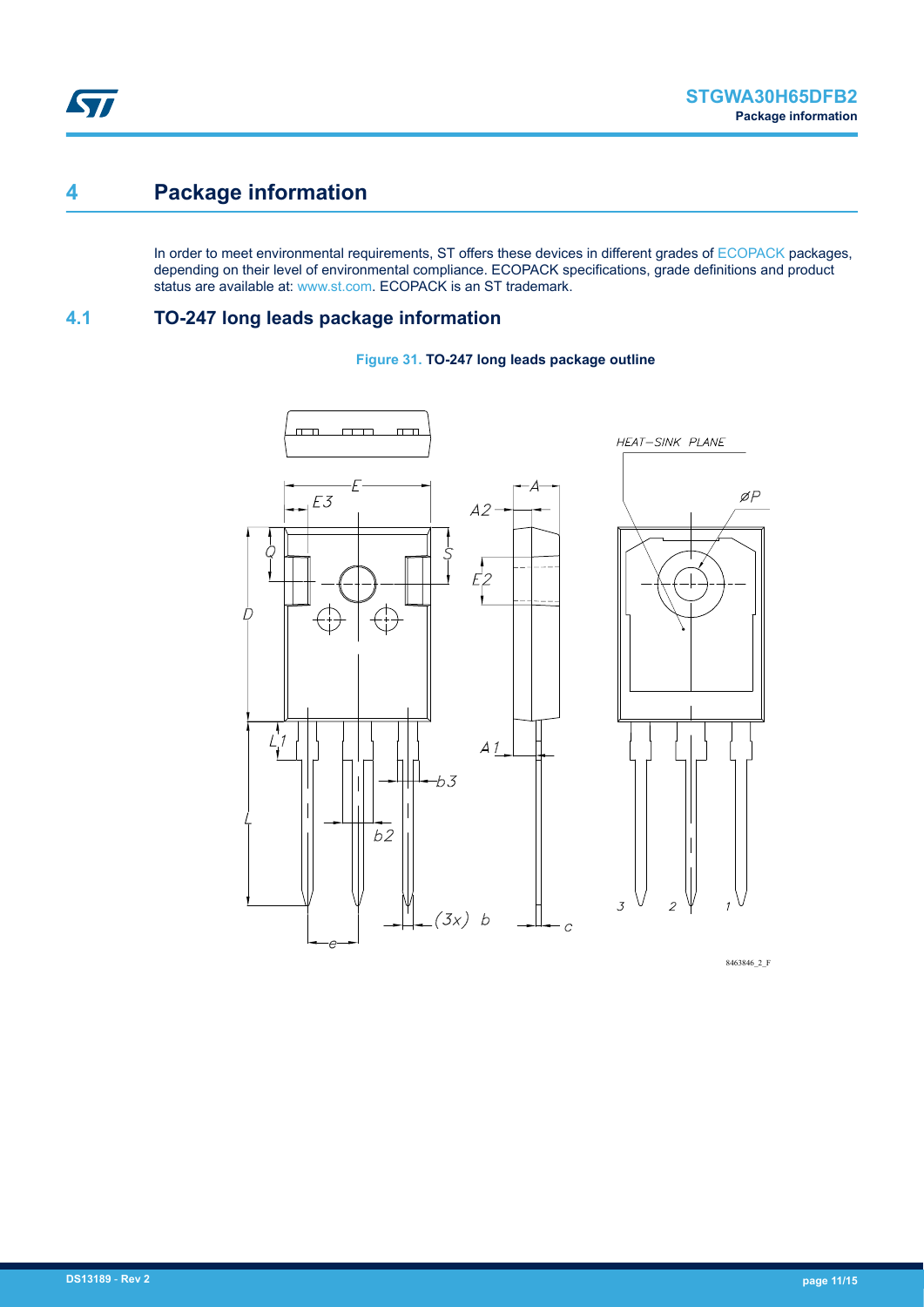| Dim.           |       | mm    |       |
|----------------|-------|-------|-------|
|                | Min.  | Typ.  | Max.  |
| $\mathsf{A}$   | 4.90  | 5.00  | 5.10  |
| A1             | 2.31  | 2.41  | 2.51  |
| A2             | 1.90  | 2.00  | 2.10  |
| $\mathsf b$    | 1.16  |       | 1.26  |
| b2             |       |       | 3.25  |
| b3             |       |       | 2.25  |
| $\mathbf{C}$   | 0.59  |       | 0.66  |
| D              | 20.90 | 21.00 | 21.10 |
| E              | 15.70 | 15.80 | 15.90 |
| E2             | 4.90  | 5.00  | 5.10  |
| E <sub>3</sub> | 2.40  | 2.50  | 2.60  |
| $\mathbf{e}$   | 5.34  | 5.44  | 5.54  |
| L              | 19.80 | 19.92 | 20.10 |
| L1             |       |       | 4.30  |
| $\mathsf{P}$   | 3.50  | 3.60  | 3.70  |
| $\mathsf Q$    | 5.60  |       | 6.00  |
| $\mathbf S$    | 6.05  | 6.15  | 6.25  |

#### **Table 7. TO-247 long leads package mechanical data**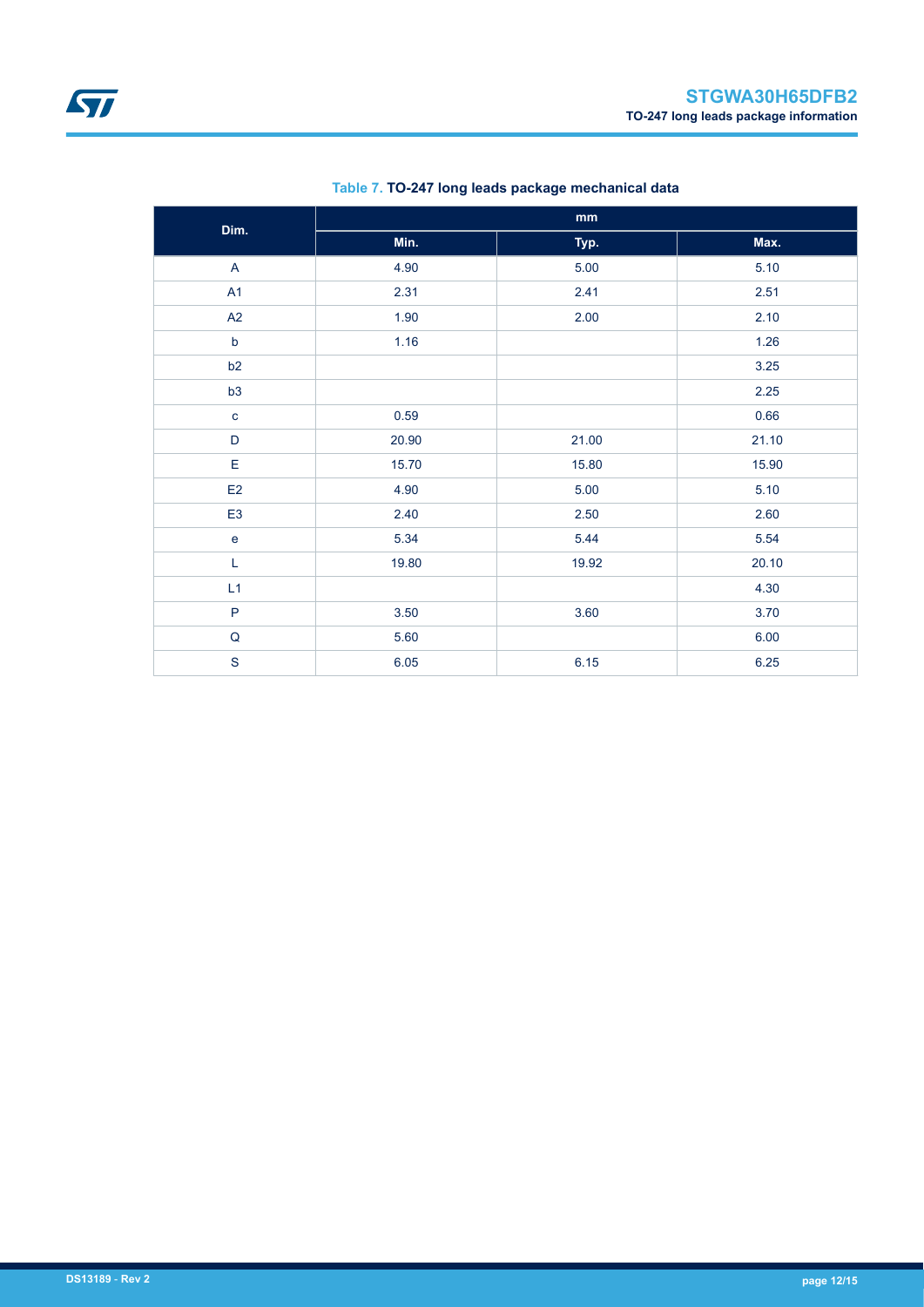# <span id="page-12-0"></span>**Revision history**

#### **Table 8. Document revision history**

| <b>Date</b> | <b>Version</b> | <b>Changes</b>                  |
|-------------|----------------|---------------------------------|
| 14-Jan-2020 |                | First release.                  |
| 13-Feb-2020 | ∼              | Updated features in cover page. |
|             |                | Minor text changes.             |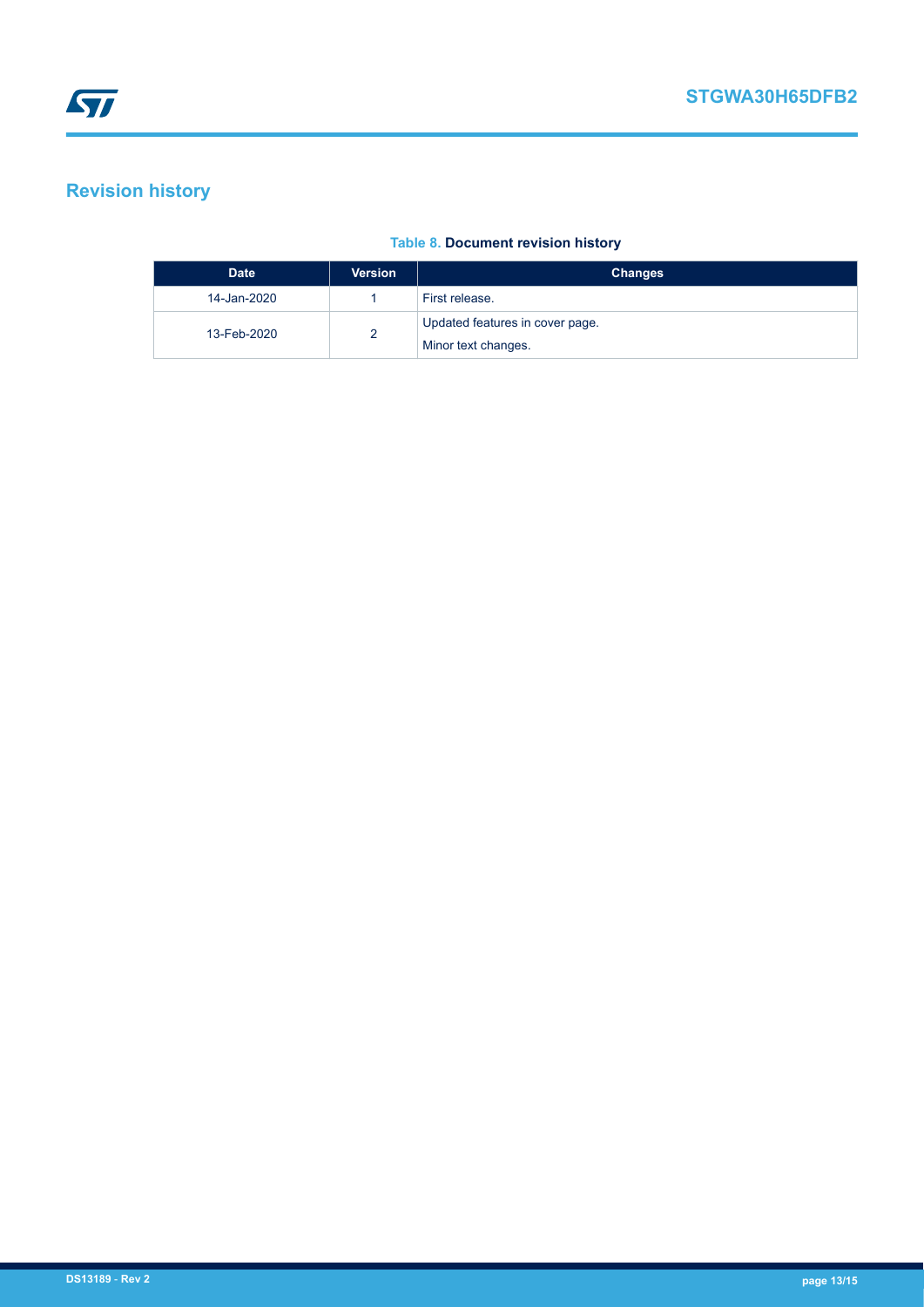

### **Contents**

| $2^{\circ}$ |  |  |
|-------------|--|--|
|             |  |  |
|             |  |  |
|             |  |  |
|             |  |  |
|             |  |  |